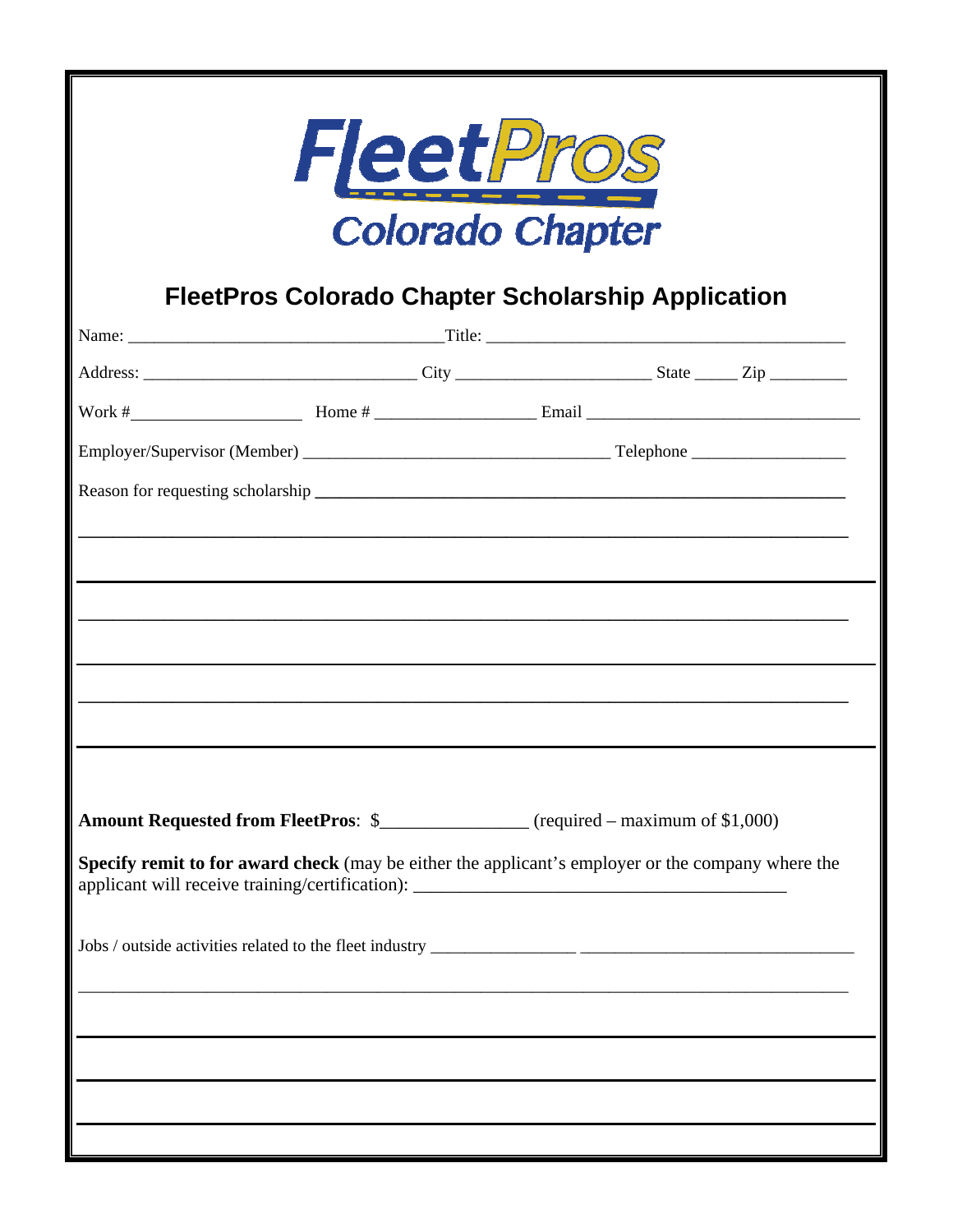| (Use additional paper to ensure application is complete. Incomplete applications will be rejected)                                                                                                                                                                                                                                                                                                                                                                                                                                                                                                                                                                                    |  |
|---------------------------------------------------------------------------------------------------------------------------------------------------------------------------------------------------------------------------------------------------------------------------------------------------------------------------------------------------------------------------------------------------------------------------------------------------------------------------------------------------------------------------------------------------------------------------------------------------------------------------------------------------------------------------------------|--|
| I certify that to the best of my knowledge, all information given herewith is true and accurate. I understand schools and my employers may be<br>contacted for reference purposes and to confirm information provided as a part of this application; and that any misrepresentation of material<br>facts may be cause for rejection of this application or termination from the program if I am selected. I authorize the release of information to<br>the RMFMA Scholarship Committee and/or its administrator. I understand that it is my sole responsibility for ensuring compliance with the<br>Colorado Amendment 41 as it relates to Ethics in Government and this scholarship. |  |
|                                                                                                                                                                                                                                                                                                                                                                                                                                                                                                                                                                                                                                                                                       |  |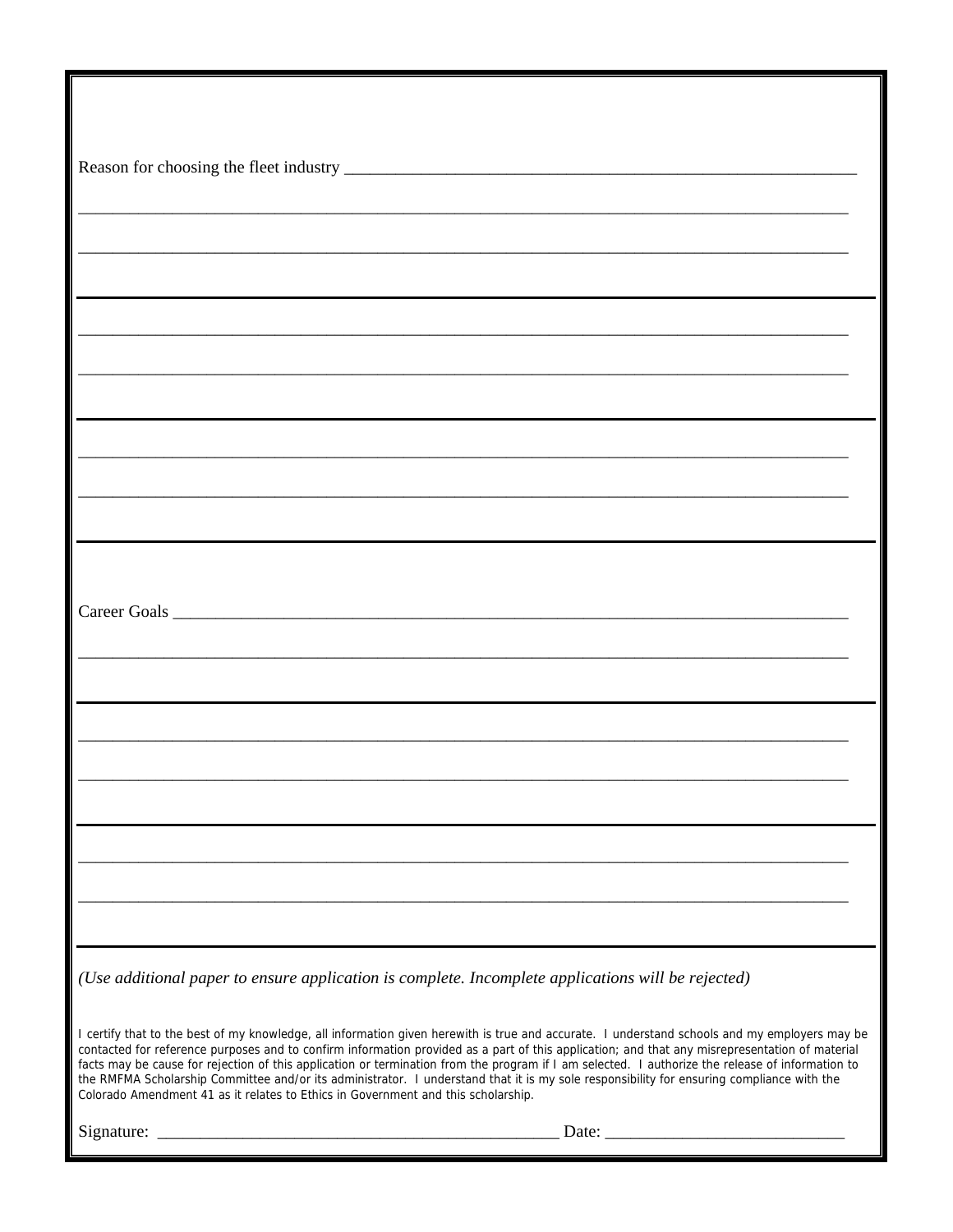## **COLORADO CHAPTER SCHOLARSHIP PROGRAM**

The Colorado Chapter of the Rocky Mountain Fleet Management Association (RMFMA) is proud to announce the scholarship program. The total dollar amount that is available is \$10,000 annually. The Colorado Chapter Board feels that these funds will assist many of our members in furthering their education. Scholarships are awarded for the advancement of education in automotive/heavy equipment technology, fleet management and fleet certification.

The Rocky Mountain Fleet Management Association is a non-profit professional organization dedicated to the advancement of the fleet management industry. To apply for a scholarship applicants must complete all sections of the application, include requested documentation and submit all paperwork to the Chapter Treasurer. Scholarship applications are available online at http://www.rmfma.org/ or you may contact the Colorado Chapter Vice-Chair.

## **RMFMA SCHOLARSHIP GUIDELINES**

- A. Scholarship value: various requested increments.
- B. Application deadline**: February 1st, May 1st, August 1st and November 1st** annually.
- C. **Announcement of awards will be during the business meeting at the Chapter Meetings.**
- D. Scholarships will be awarded for continuing education courses in the fleet industry, fleet management and fleet certification programs within the State of Colorado:
	- a. Accredited community college, college or university.
	- b. Automotive technical college.
	- c. RMFMA Fleet Management CAFM/CAFS Certification Program.
- E. Scholarship funds may be utilized for:
	- a. Tuition and school fees.
	- b. Books required for course.
	- c. Registrations
- F. Scholarship award must be used within one year from the date of the award letter and check is received.
- G. Scholarship awards will be sent directly to the educational institution and require proof of registration, course names and an invoice issued by the institution or the applicants employer.